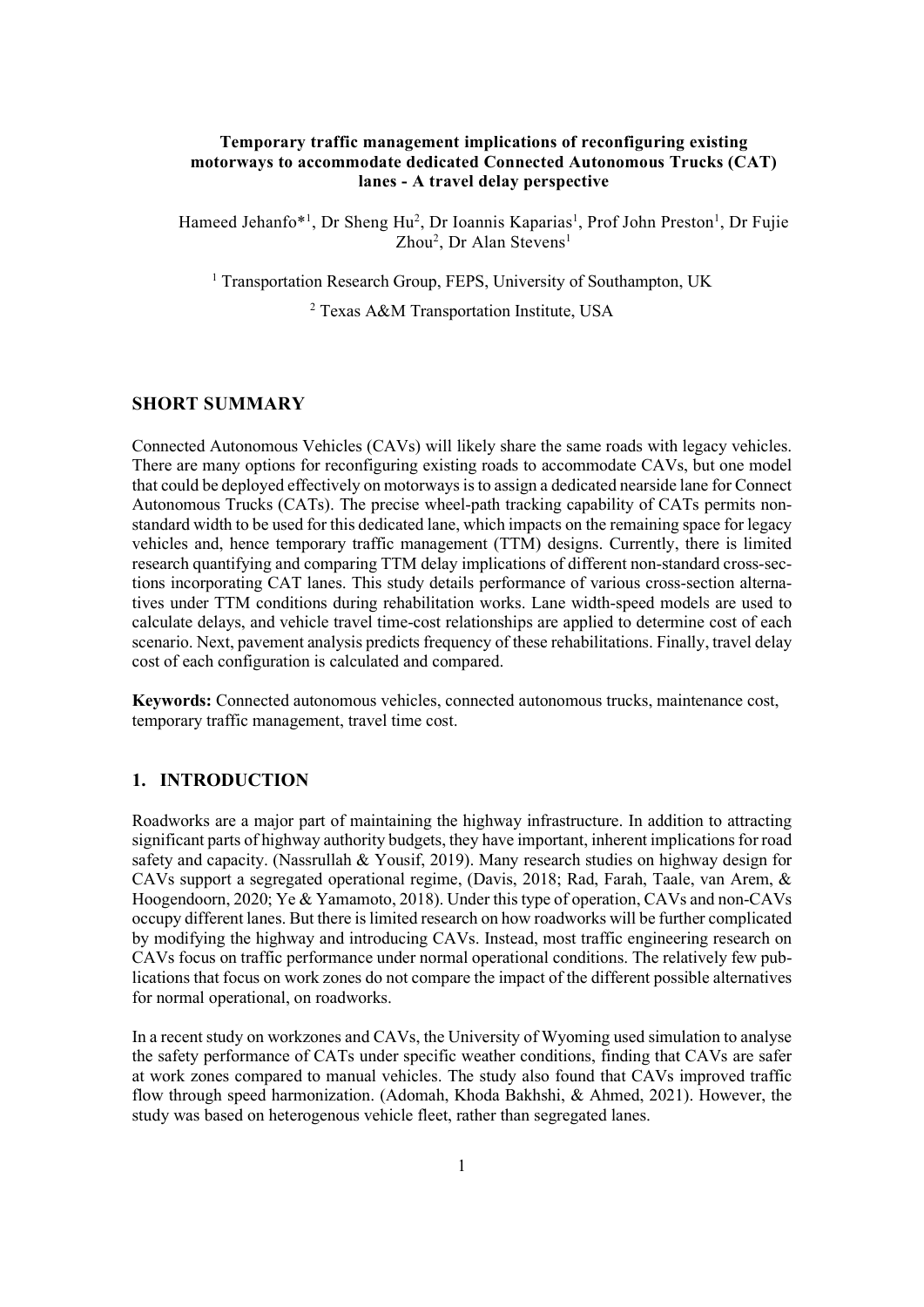Other research focus on the use of CAVs as part of the temporary traffic management set up, eg (Tang et al., 2021), hence their findings do not directly apply to the public motorists. Yet another category of research regarding CAVs and work zones, provide insight into the technological system requirements for CAV operations., eg (Park, Marks, Cho, & Suryanto, 2016).

This study seeks to compare the roadworks performance of different highway engineering alternatives for implementing a dedicated CAT lane within an existing highway. The research uses construction costing methods, traffic flow models, economic values of time and predictions for CAVs behaviour, to determine how different vehicle occupants are impacted due the delays caused by road works. A key feature of this research is that it allows a comparison of different cross-section alternatives and penetration rates for CATs.

# 2. METHODOLOGY

# Cross-section designs for normal operations and temporary traffic management (TTM) conditions

During this study multiple engineering scenarios were generated by designing three alternative highway cross-section solutions. The sections were designed such that they would support the incorporation of a dedicated CAT lane into an existing conceptual case study section of motorway in normal traffic operations. A key criterion of this research was that the existing paved area would be maintained, on the basis that widening is likely to incur high costs, which could undo the economic benefits of CATs, and CAVs in general. The case study section used is based on the M3 motorway located in the southeast of England, UK. The study section is a dual 3-lane rural motorway (D3M). A length of 3km was chosen for the analysis as this is the minimum distance required between consecutive junctions to prevent merge/diverge interactions on the mainline when normal traffic conditions are in operation. (Department of Transport, 1995).

The cross-section three alternatives under normal operations are:

- Cross-section Alternative 1 Standard D3M cross-section, with standard lane widths in accordance with (Department of Transport, 2007)
- Cross-section Alternative  $2 D3M$  with 5m wide CAT lane, 3.25m manual truck lane and 2.75m inner lane for passenger cars and light trucks.
- Cross-section Alternative 3 D4M with narrow lanes (2.85m CAT lane, 3.15m manual trucks lane, and two 2.50m lanes for the smaller vehicles.

For each of these normal operations alternatives, the study considered two pavement rehabilitation cases: rehabilitation of the CAT lane and rehabilitation of the manual truck lane. Lighter vehicles impose negligible damage on the pavement structure; hence the impact of pavement rehabilitation of light vehicle lanes is not considered within this study. The result of the TTM designs are shown in Figures 1-3 below. These are based on the UK temporary traffic management requirements. (Gregg, 2007) .

The basis for designing these TTM sections are as follows:

 Provide sufficient working area. For a lane that requires rehabilitation, the full width of the lane is closed off and used as the working area. This will enable all necessary construction equipment to access and move safely within the work area.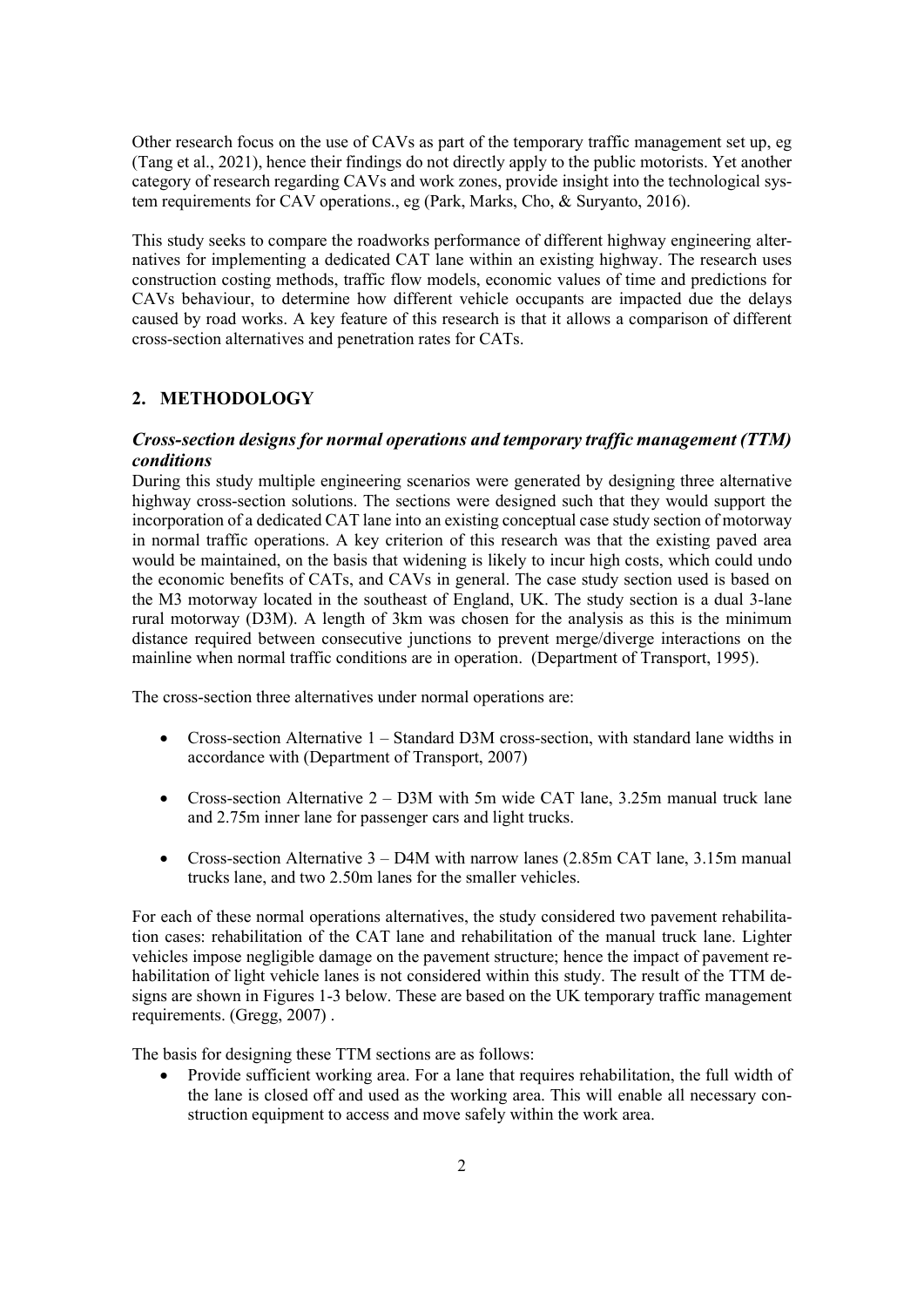- Provision of safety zone between working area and temporary running lanes. 1.2m is generally provided, with the adjacent running lane limited to a temporary mandatory speed limit of 50mph. However, where the 1.2m separation was not achievable, 0.5m safety zone was provided, and the temporary mandatory speed limit reduced to 40mph.
- The aspiration was to provide as many traffic lanes as possible to minimise the delays. However, the absolute minimum lane width of 2.40m (for passenger cars) was implemented. This resulted in instances where one wide lane was shared by all manual vehicles (manual trucks and passenger cars), rather than provide a very narrow car lane and a manual truck lane.



Figure 1: Cross-section alternative 1 (standard lanes) – permanent and TTM conditions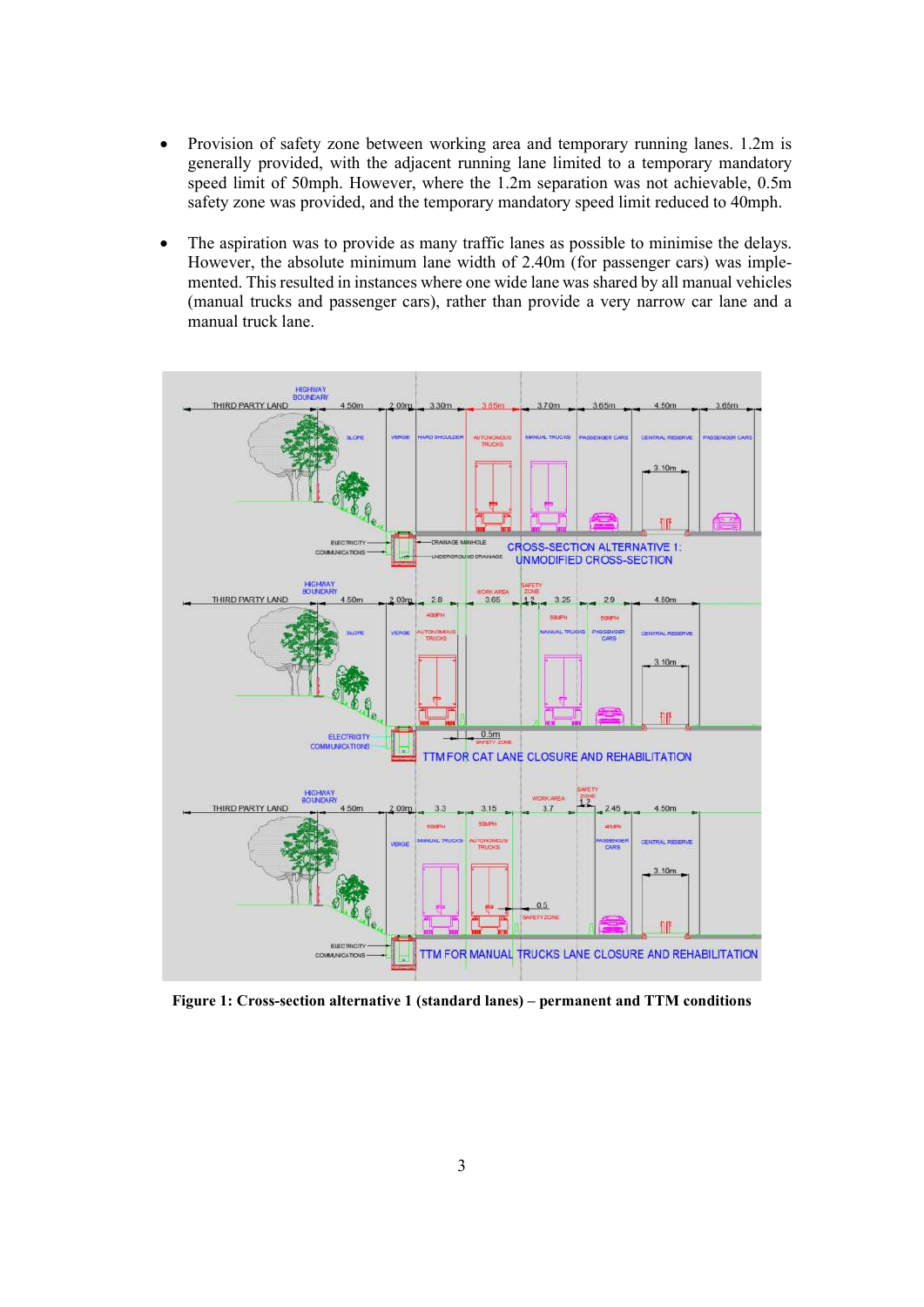

Figure 2: Cross-section alternative 2 (wide CAT lane and narrow manual lanes) – permanent and TTM conditions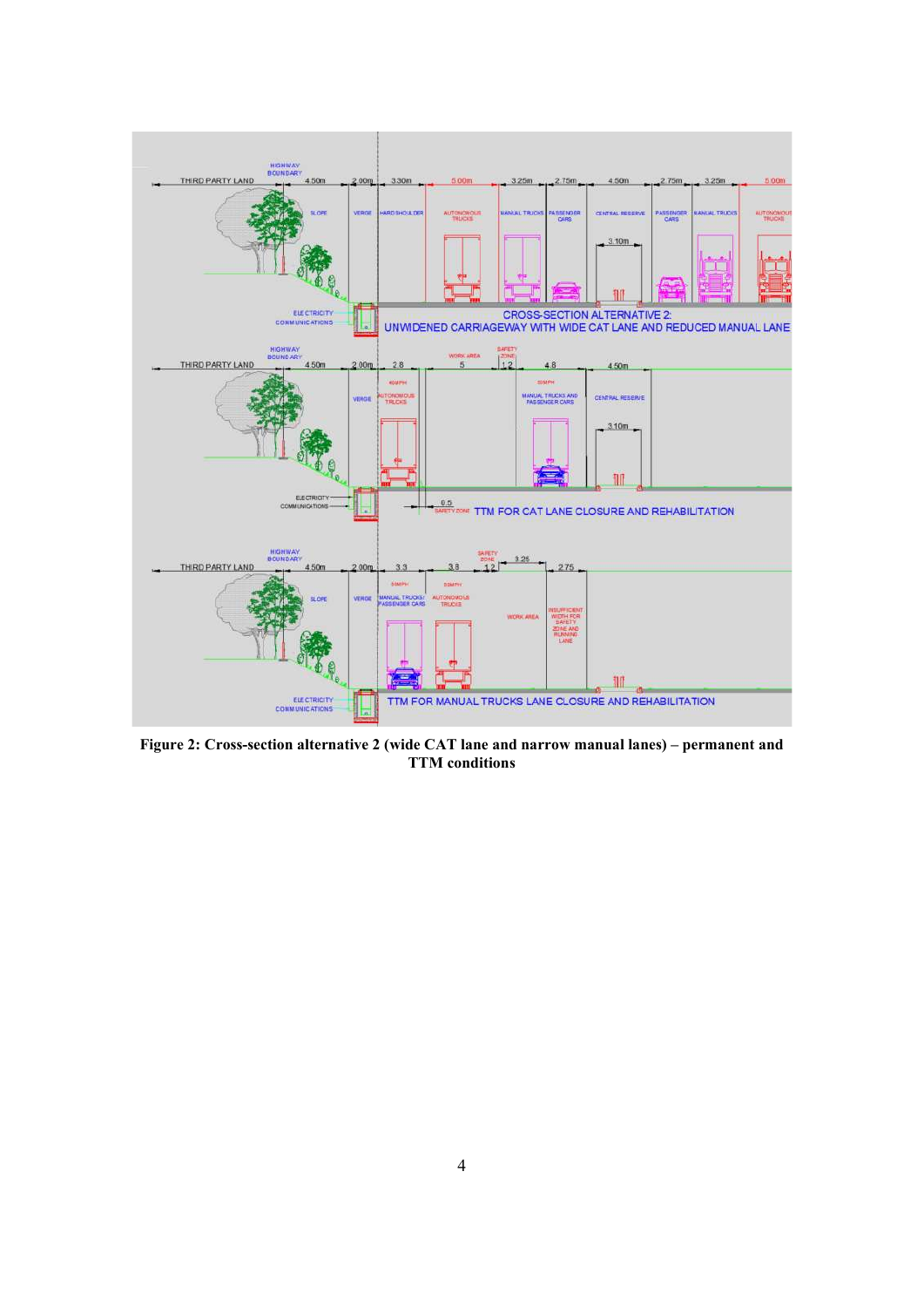

Figure 3: Cross-section alternative 3 (four narrow lanes) – permanent and TTM conditions

#### Maintenance or rehabilitation frequency

To determine how frequently the pavement rehabilitation works would be required, analyses was conducted using specialist software, Texas Mechanistic-Empirical Asphalt Concrete Pavement Design and Analysis System (Hu, Zhou, & Scullion, 2013). TxME measures failure rates of pavements subjected to CAV driving modes. The analysis was carried out for CAT proportions of 20%, 50% and 80%, to represent low, medium and high penetration rates. The traffic data used were based on typical UK motorway traffic volumes and compositions. (Department for Transport, 2021). The pavement structure used in the analysis was a flexible asphalt concrete consisting of the following:

- 40mm surface course
- 100mm binder course
- 220mm base course
- 200mm granular base
- 15% sub-grade CBR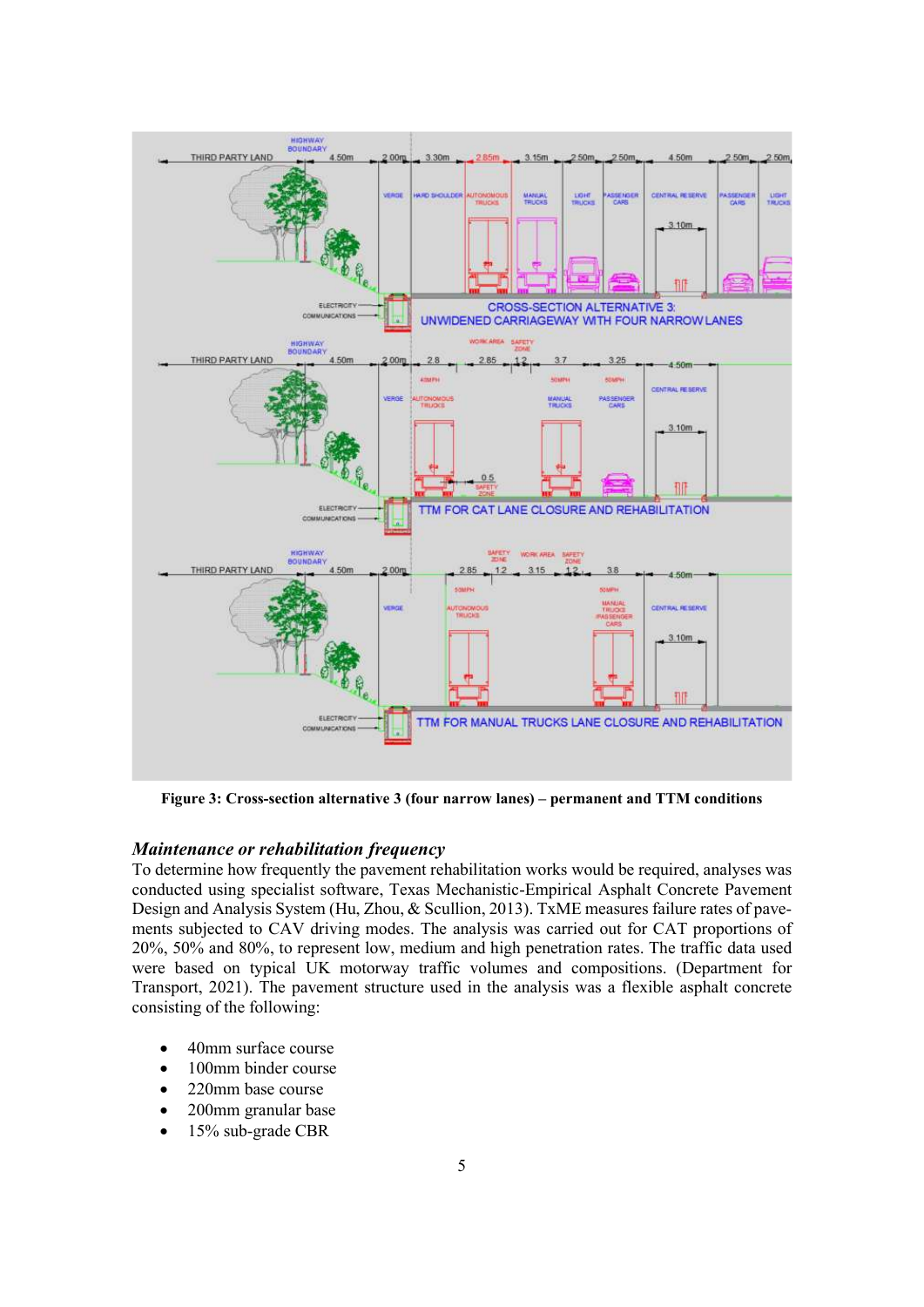### Delay costing Total delay cost (see spreadsheet)

A number of costing models were applied to determine the annual travel delay cost to motorists as a result of the pavement rehabilitation works.

Industry cost estimation methods for highway projects were used to calculate the works costs and then total projects costs - for planning off and replacing the layers of damaged pavement. (AECOM, 2021). Then, using the TxME results to calculate failure frequency, the annual cost of rehabilitation for each year, over the 20-year pavement assessment period, is calculated. Traffic flow models relating speeds to lane widths (Chitturi & Benekohal, 2005), and speeds to flow volumes (Horowitz, 2009), are then applied to the various TTM cross-sections. These models were used to calculate the delay experienced by motorists as a result of the TTM. The main assumption adopted during this analysis was that CAT speeds are more determinate and will travel at posted speeds, both during normal conditions and under TTM. Hence, the aforementioned traffic flow models were applied only to the manual fleet.

To determine the duration for which TTM installations were in place for each option, this study applied the Bromilow time-cost (BTC) model. (Kaka & Price, 1991). BTC is a linear regression relationship of the form:

 $T = k \cdot C^{B}$ 

where T is the construction time (in working days), C is the construction value (in  $\text{fm}$ ), in this case the total project cost of the rehabilitation works, and k and B are constant coefficients. For major highway projects,  $k = 258.1$  and  $B = 0.469$ .

The TTM layout is then designed to UK standards for temporary roadworks design (Gregg, 2007) and this provides the length over which the TTM cross-sections apply.

Using the differential speeds (difference between free-flow speed values under normal conditions and speeds under TTM conditions) and the length of the TTM, delay is calculated. The UK Department for Transport (DfT) models are then applied to obtain the average time cost for each category of vehicle and subsequently, a delay cost. (Department for Transport, 2018). Finally, a Discount rate of 3.5% is applied to each of the annual delay costs, to obtain a Present Value (Treasury, 2020)

#### 3. RESULTS AND DISCUSSION

#### Cost of undertaking each pavement rehabilitation

Using the cost estimation methods described above, the total cost of removing defective pavement layers and replacing these with new pavement layers are as follows:

Cross-section Alternative 1 – Standard lanes:

- Cost of rehabilitating CAT lane  $= \text{\pounds}409.692$
- Cost of rehabilitating Manual truck lane  $= \text{\pounds}415.3042$

Cross-section Alternative 2 – Wide CAT Lane, 2 narrow lanes for manual trucks passenger car lanes:

- Cost of rehabilitating CAT lane = £561,222
- Cost of rehabilitating Manual truck lane = £364,794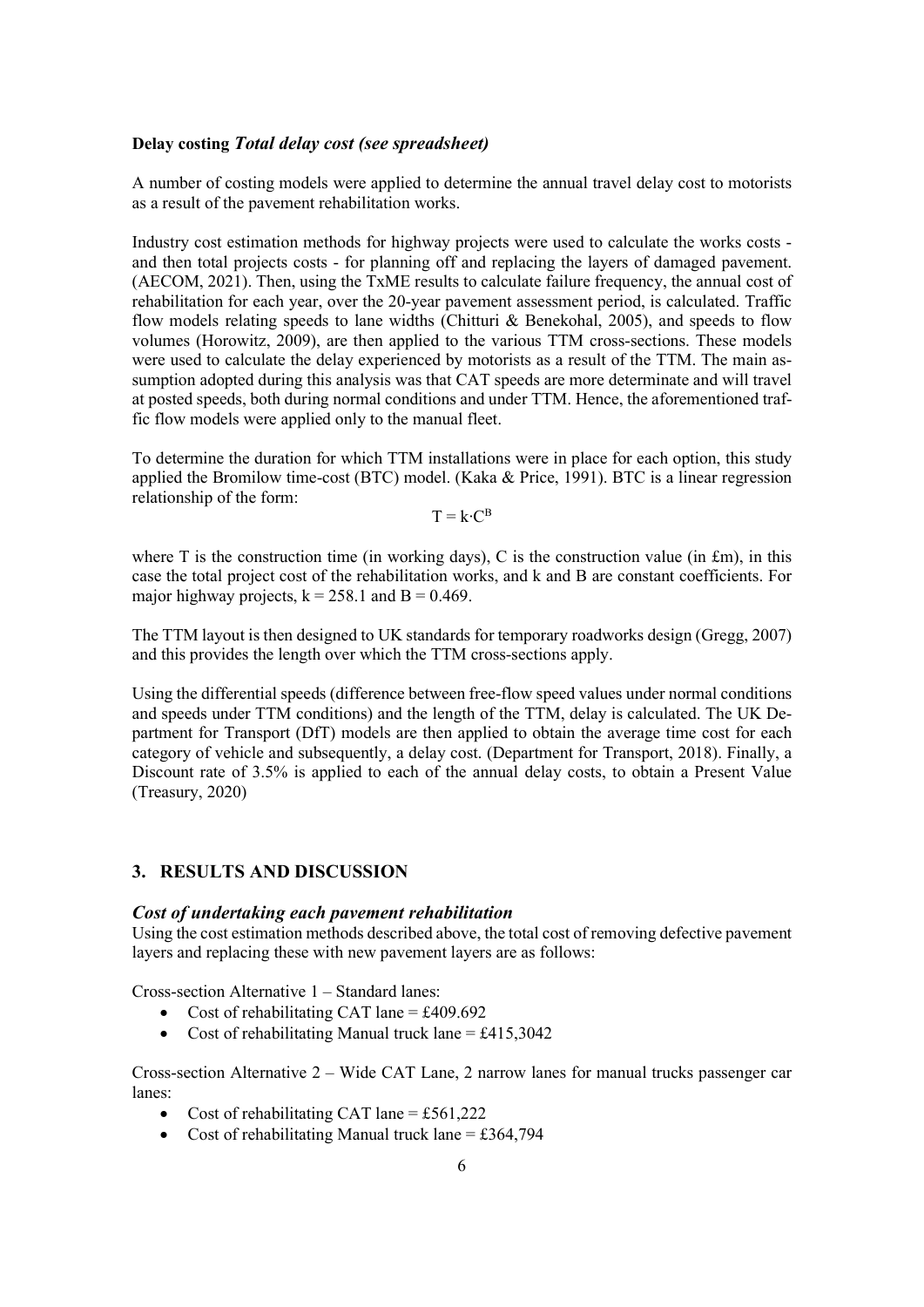Cross-section Alternative 3 – Four narrow lanes

- Cost of rehabilitating CAT lane = £319,896
- Cost of rehabilitating Manual truck lane = £353,570

Essentially, wider lanes incur more rehabilitation cost. This is because, in addition to the increased works cost due to more items involved in higher quantities, they also require more time to complete, which increases the cost of non-work items, including preparation/preliminary costs, and Design and Supervision costs. (AECOM, 2021).

#### Pavement performance under normal operations

The results of the part of the study that analysed the pavement rehabilitation frequency are presented in Table 1. These results show that, during normal operations for CAT lanes, the wider lanes deteriorate slower, as the wheel loads spread over a wider area; scenarios with higher CAT proportions caused the CAT lane to deteriorate quicker due to the higher number of imposed wheel loads. For the manual truck lane, failure was almost exclusively dependent on the CAT proportion as this is what directly affects the volume of manual trucks.

|                                    | <b>Pavement Re-</b> |                          | Delay cost to vehicles when         |                  |            | Delay cost to vehicles when        |                  |            | Total dis-      |
|------------------------------------|---------------------|--------------------------|-------------------------------------|------------------|------------|------------------------------------|------------------|------------|-----------------|
|                                    | habilitation        |                          | <b>CAT</b> lane is closed for Reha- |                  |            | <b>Manual Truck Lane is closed</b> |                  |            |                 |
| <b>CAT</b><br>$\frac{6}{9}$        | Freq (years)        |                          | bilitation                          |                  |            | for rehabilitation                 |                  |            |                 |
|                                    | CAT<br>Lane         | Manual<br>Trucks<br>Lane | <b>CAT</b>                          | Manual<br>Trucks | PCs        | <b>CAT</b>                         | Manual<br>Trucks | <b>PCs</b> | counted<br>cost |
| <b>Cross-section Alternative 1</b> |                     |                          |                                     |                  |            |                                    |                  |            |                 |
| 20                                 | 9.1                 | 2.25                     | £176,737                            | £293,482         | £888.929   | £177,868                           | £268,247         | £3,200,271 | £27,897,071     |
| 50                                 | 4                   | 3.25                     | £441.842                            | £183,426         | £888.929   | £444,670                           | £167,654         | £3,200,271 | £24,182,802     |
| 80                                 | 2.16                | 8.5                      | £706.947                            | £73,371          | £888.929   | £711,472                           | £67,062          | £3,200,271 | £19,091,470     |
| <b>Cross-section Alternative 2</b> |                     |                          |                                     |                  |            |                                    |                  |            |                 |
| 20                                 | 21                  | 2.25                     | £204,846                            | £988.465         | £4,095,326 | £66,949                            | £807,639         | £3,346,145 | £31,894,583     |
| 50                                 | 10                  | 3.25                     | £512,116                            | £910,428         | £6,002,978 | £418,432                           | £157,762         | £4,904,820 | £34,143,098     |
| 80                                 | 6.16                | 8.5                      | £819,386                            | £528,048         | £8,673,691 | £267,796                           | £431,450         | £7,086,965 | £32,040,828     |
| <b>Cross-section Alternative 3</b> |                     |                          |                                     |                  |            |                                    |                  |            |                 |
| 20                                 | 4.16                | 2.25                     | £157,374                            | £111,911         | £508,241   | £65,975                            | £795,888         | £2,255,830 | £18,981,530     |
| 50                                 | 1.16                | 3.25                     | £393,436                            | £69,944          | £508,241   | £164,937                           | £733,055         | £5,081,810 | £83,355,778     |
| 80                                 | 1.1                 | 8.5                      | £629,497                            | £27,978          | £508,241   | £263,900                           | £425,172         | £9,153,514 | £163,219,438    |

Table 1: Pavement rehabilitation and travel time/delay cost during TTM

# Travel delay cost

Overall, Cross-section Alternative 3 (four narrow lanes) with low CAT penetration rates (20%) presents the best case for travel delay cost during temporary traffic management operations, closely followed by cross-section Alternative 1 with high (80%) CAT proportion. At the other end of the cost spectrum, cross-section Alternative 3 produced prohibitive delay costs to motorists during TTM, for increased CAT proportions (50% and 80%). This is mainly attributable to the very narrow CAT lane under normal operations (2.85m) failing rapidly. This increases the frequency of rehabilitation to approximately once every year, meaning TTM is required much more often than for the other scenarios.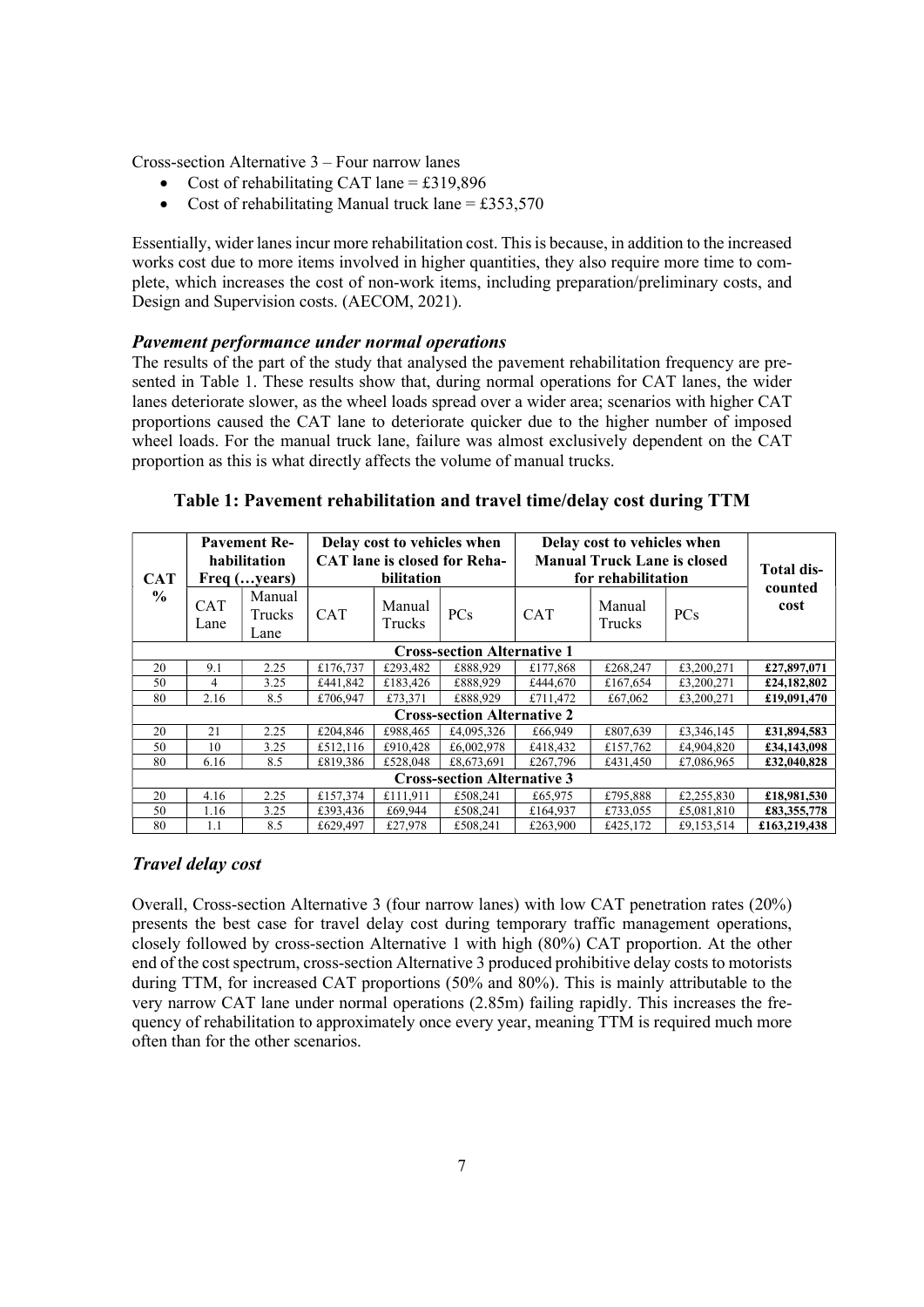#### 4. CONCLUSIONS AND FURTHER STUDIES

The study examined different cross-section arrangements that can accommodate a dedicated CAT lane under normal traffic operational conditions. The results showed that at low rates of CAT penetrations, the permanent cross-section solution that minimises delays under temporary works condition is the four narrow lanes solution. Yet, this solution is wholly unsuitable for higher penetration rates as the travel delay costs will be prohibitive to the motoring public. This result suggests that adapting existing highways for CATs, and CAVs in general, may have to include dynamic solutions, where lane re-distribution is required over time, depending on level of penetrations.

This study is part of a PhD doctoral research seeking to device a decision-making framework to re-design highways for CAVs. In addition to these travel delay costs during temporary traffic management situations, initial construction costs will be included in the analysis to complement the work. Further work will also include safety assessments, emissions and travel delay costs during normal traffic operations.

The work is limited to CAT, and excludes other (smaller) connected autonomous vehicles. The effect of placing the dedicated CAT lane within the offside of the road cross-section has also not been analysed here, neither has merge/diverge and lane change maneouvres been accounted for.

#### ACKNOWLEDGMENTS

The authors would like to thank the Engineering and Physical Sciences Research Council (EPSRC) for funding this research as part of a Doctoral Training Programme.

# AUTHOR CONTRIBUTIONS

The authors confirm contribution to the paper as follows: study conception and design: H. Jehanfo, I. Kaparias, J. Preston, A. Stevens. data generation: S. Hu and F. Zhou; analysis and interpretation of results: H. Jehanfo, S. Hu and F. Zhou; draft manuscript preparation: H. Jehanfo.

#### **REFERENCES**

- Adomah, E., Khoda Bakhshi, A., & Ahmed, M. M. (2021). Safety impact of connected vehicles on driver behavior in rural work zones under foggy weather conditions. Transportation Research Record, 03611981211049147.
- AECOM. (2021). Spon's Civil Engineering and Highway Works Price Book.
- Chitturi, M. V., & Benekohal, R. F. (2005). Effect of lane width on speeds of cars and heavy vehicles in work zones. Transportation Research Record, 1920(1), 41-48.
- Davis, L. (2018). Optimal merging from an on-ramp into a high-speed lane dedicated to connected autonomous vehicles. arXiv preprint arXiv:1809.01226.
- Department for Transport. (2018). WebTAG Databook. Retrieved from https://www.gov.uk/government/publications/tag-data-book
- Department for Transport. (2021). Table TRA0104 Road traffic (vehicle miles) by vehicle type and road class in Great Britain, annual 2020. Retrieved from https://assets.publishing.service.gov.uk/government/uploads/system/uploads/attachment \_data/file/981972/tra0104.ods
- Department of Transport. (1995). DMRB TD42/95 Geometric Design of Major/Minor Priority Junctions. In (Vol. Volume 6): HM Stationery Office.